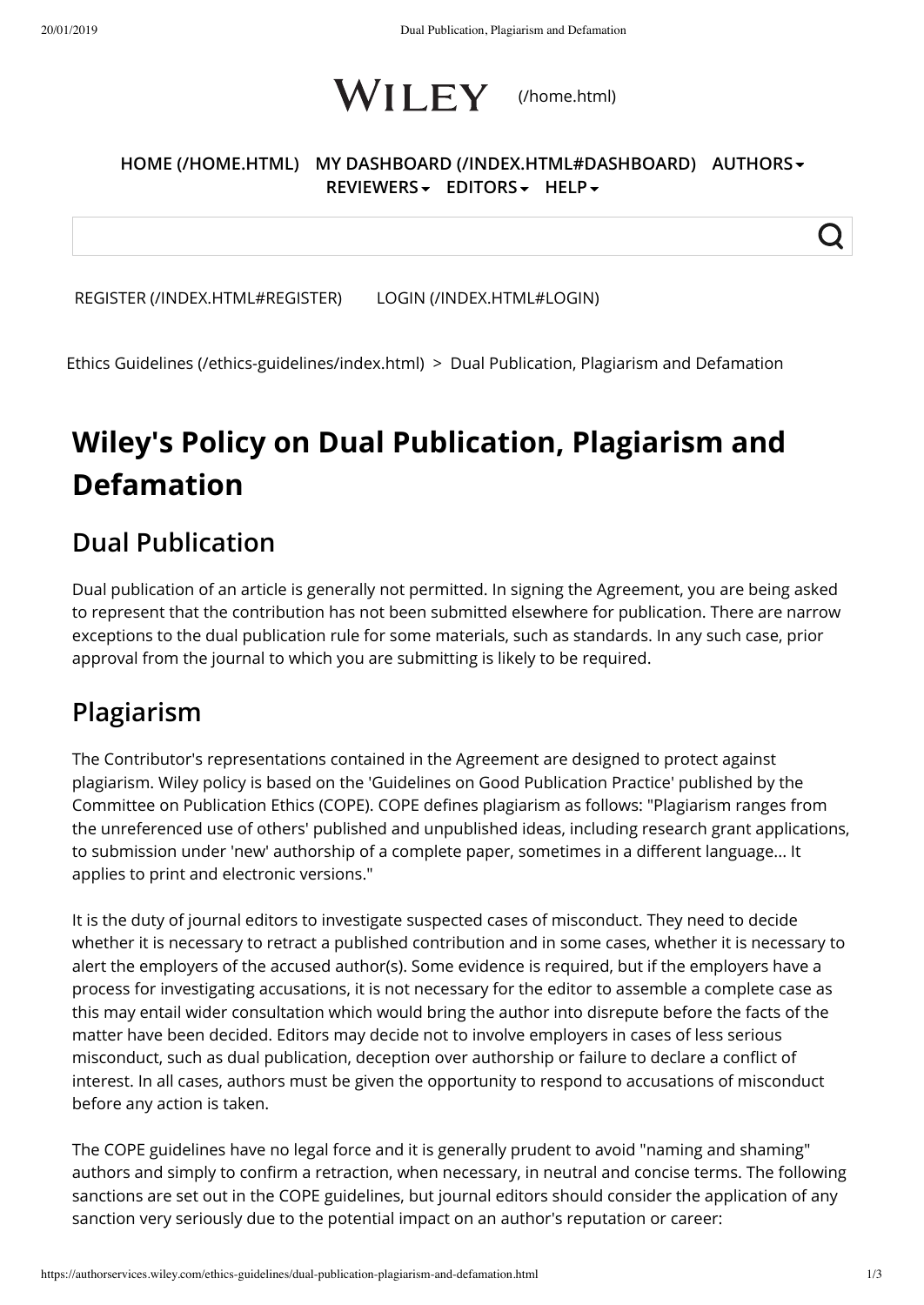- A letter of explanation (and education) to the authors, where there appears to be a genuine misunderstanding of principles
- A letter of reprimand and warning as to future conduct
- A formal letter to the relevant head of institution or funding body
- Publication of a notice of dual publication or plagiarism
- An editorial giving full details of the misconduct
- Refusal to accept future submissions from the individual, unit or institution responsible for the misconduct, for a stated period
- Formal withdrawal or retraction of the paper from the scientific literature, informing other editors and the indexing authorities
- Reporting the case to the General Medical Council, or other such authority or organization which can investigate and act with due process

# **Defamation**

Libel and slander are both forms of defamation and so in defining them, it is necessary to look at what is meant by "defamation." Broadly, defamation arises where a statement is made which is false and which impugns another person's reputation, or adversely affects his or her standing in the community.

- "Libel" can be defined as a statement in print, or some other permanent form, concerning any person, which exposes that person to hatred, or ridicule, or which might injure that person in their profession, trade or calling. In the UK, the printer, publisher and author may all be held liable for libelous statements in printed published form. Ignorance is not an acceptable defense.
- The difference between libel and slander relates to how the defamatory statement is made. In libel, the defamatory statement is expressed in a permanent and visual form including written words and printed images. In slander, the defamatory statement is in a transient form, conveyed for example by spoken words or gestures.
- Here is a range of defenses to an action for libel: In the UK, the two main defenses (apart from "privilege") are "justification" and "fair comment." In a defense of justification it must be established that the works in question are true in substance and in fact. In a defense of fair comment, which only protects statements of opinion, the defense is that the words in questions are a comment – based on actual facts – on a matter of public interest and are not malicious. Laws in other countries differ, but truth is always a defense. If in any doubt, please refer to Wiley staff for guidance.
- [Author Resources \(/author-resources/index.html\)](https://authorservices.wiley.com/author-resources/index.html)
- [Reviewers \(/Reviewers/index.html\)](https://authorservices.wiley.com/Reviewers/index.html)
- [Editors \(/editors/index.html\)](https://authorservices.wiley.com/editors/index.html)
- [Ethics Guidelines \(/ethics-guidelines/index.html\)](https://authorservices.wiley.com/ethics-guidelines/index.html)

[Aims and Scope \(/ethics-guidelines/aims-and-scope.html\)](https://authorservices.wiley.com/ethics-guidelines/aims-and-scope.html)

[First: Speak with Your Publisher \(/ethics-guidelines/first-speak-with-your-publisher.html\)](https://authorservices.wiley.com/ethics-guidelines/first-speak-with-your-publisher.html)

[Research Integrity \(/ethics-guidelines/research-integrity.html\)](https://authorservices.wiley.com/ethics-guidelines/research-integrity.html)

[Research Ethics in Journal Articles \(/ethics-guidelines/research-ethics-in-journal-article.html\)](https://authorservices.wiley.com/ethics-guidelines/research-ethics-in-journal-article.html)